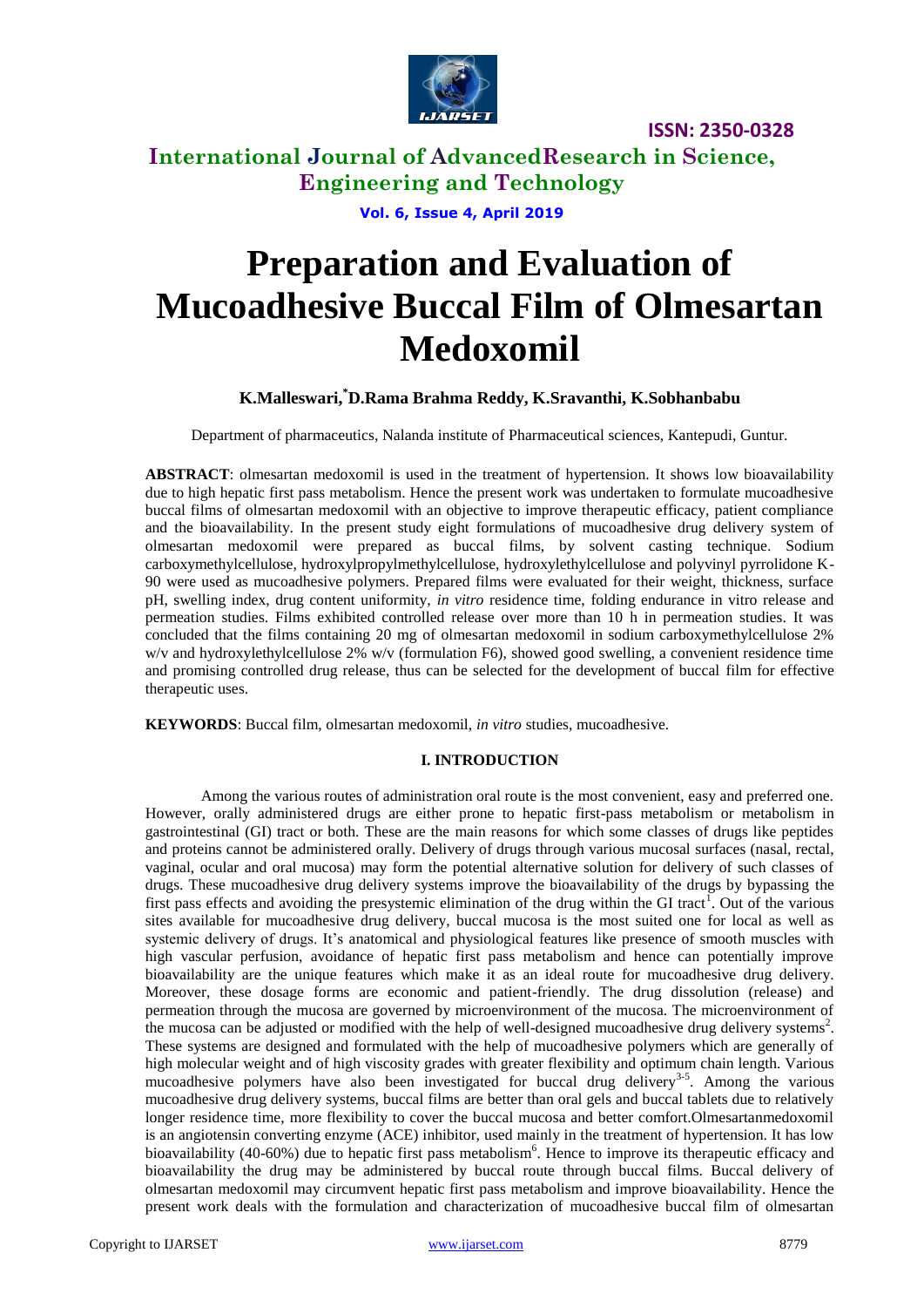

### **International Journal of AdvancedResearch in Science, Engineering and Technology**

### **Vol. 6, Issue 4, April 2019**

medoxomil using mucoadhesive polymer sodium carboxymethylcellulose (SCMC), hydroxylpropylmethylcellulose (HPMC), hydroxyethylcellulose (HEC) and polyvinyl pyrrolidone K-90 (PVP K-90).

#### **II. MATERIALS AND METHODS**

Olmesartan medoxomil was a gift sample (Intas Pharmaceutical Ltd. Dehradun), and PVP K-90, HPMC (47 centipoise), SCMC (high viscosity grade) were obtained from Central Drug House, Mumbai. Other chemicals used were of analytical grade. The films were prepared by solvent casting method.

### **III. PREPARATION OF MUCOADHESIVE BUCCAL FILM**

Buccal films of olmesartan medoxomil were prepared by solvent casting technique using film forming mucoadhesive polymers (Table 1). HPMC was weighed (200 mg) accurately and dissolved in 2 ml of ethanol. The beaker containing polymer and ethanol was kept aside for 5 min for swelling of the polymer. Further 3 ml of ethanol was added to the above polymer solution and the dispersion was stirred. Then one drop of (0.029 g) propylene glycol was added to the polymer solution. Simultaneously olmesartan medoxomil was accurately weighed in quantity such that 1 cm2 film contained 20 mg and then dissolved in 1 ml of ethanol in another beaker. The drug solution was added to the polymer solution and was mixed thoroughly with the help of a magnetic stirrer. The whole solution was poured into the glass Petri dish placed over a fl at surface. Inverted funnel was placed over the dish to avoid sudden evaporation. The mould containing polymeric solution of drug was kept 12 h at room temperature for drying. After drying, the films were observed and checked for possible imperfections upon their removal from the moulds. They were covered with wax paper and preserved in desiccators till the evaluation tests were performed. These new films were examined in order to select the film having the best characteristics. Similarly, films of F1 were prepared. For preparing films F2, F4 polymer was placed in 20 ml of water and stirred for 1 h and drug was dissolved in another beaker in ethanol. Both the solutions were mixed and poured in to Petri dish. For F5, F6, F7, F8, F9, F10 the two polymeric solutions were mixed and then drug solution in ethanol was added in this. The Petri dishes containing polymeric solutions of drug were kept aside for 12 h at room temperature for drying. The dried films were cut into size of 2 cm diameter, packed in aluminum foil and stored in a desiccator until further use. Characterization of mucoadhesive buccal films: Three films of every formulation were weighed individually in a digital balance (Fisher Brand PS200) and the mean weights were calculated. The mean value of film thickness was calculated by measuring thickness of three films of each formulation at three different places using Micrometer Screw Gauge (Mitutoyo MMO-25DS). Folding endurance was determined by repeatedly folding a small strip of size  $(2\times2$  cm) of film at the same place till it broke. The mean value (three readings and standard deviation) of folding endurance (the number of times, the film could be folded at the same place without breaking) were shown in Table 2. To determine the drug content uniformity, three film units of each formulation were taken in separate 100 ml volumetric flasks, 100 ml of pH 6.6 phosphate buffer was added and continuously stirred for 24 h. The solutions were filtered, diluted suitably and analyzed at 257 nm in a UV spectrophotometer (Lambda 25, Perkin Elmer, US). The average of drug contents of three films was taken as final reading. To determine surface pH of films, buccal films were left to swell for 1 h on the surface of the agar plate, prepared by dissolving 2% (w/v) agar in warmed isotonic phosphate buffer of pH 6.6 under stirring and then poured the solution into the Petri dish allowed to stand till gelling at room temperature. The surface pH was measured by means of pH paper placed on the surface of the swollen film.

| formulation   | F1                       | F2 | F3 | F4 | F <sub>5</sub> | F <sub>6</sub> | F7 | F8                       |
|---------------|--------------------------|----|----|----|----------------|----------------|----|--------------------------|
| olmesartan    | 20                       | 20 | 20 | 20 | 20             | 20             | 20 | 20                       |
| medoxomil     |                          |    |    |    |                |                |    |                          |
| Pvp $k-30$    | 5%                       |    |    |    | 2%             | 5%             |    | 2%                       |
| <b>HEC</b>    | -                        | 5% | -  |    |                | 2%             | 2% |                          |
| <b>HPMC</b>   | -                        |    | 5% | -  | -              |                |    | 2%                       |
| <b>SCMC</b>   | $\overline{\phantom{0}}$ |    |    | 2% | 2%             | 2%             |    | $\overline{\phantom{0}}$ |
| Ethanol/water | 20                       | 20 | 20 | 20 | 20             | 20             | 20 | 20                       |
| ml            |                          |    |    |    |                |                |    |                          |

Table 1: Composition Of Mucoadhesive Buccal films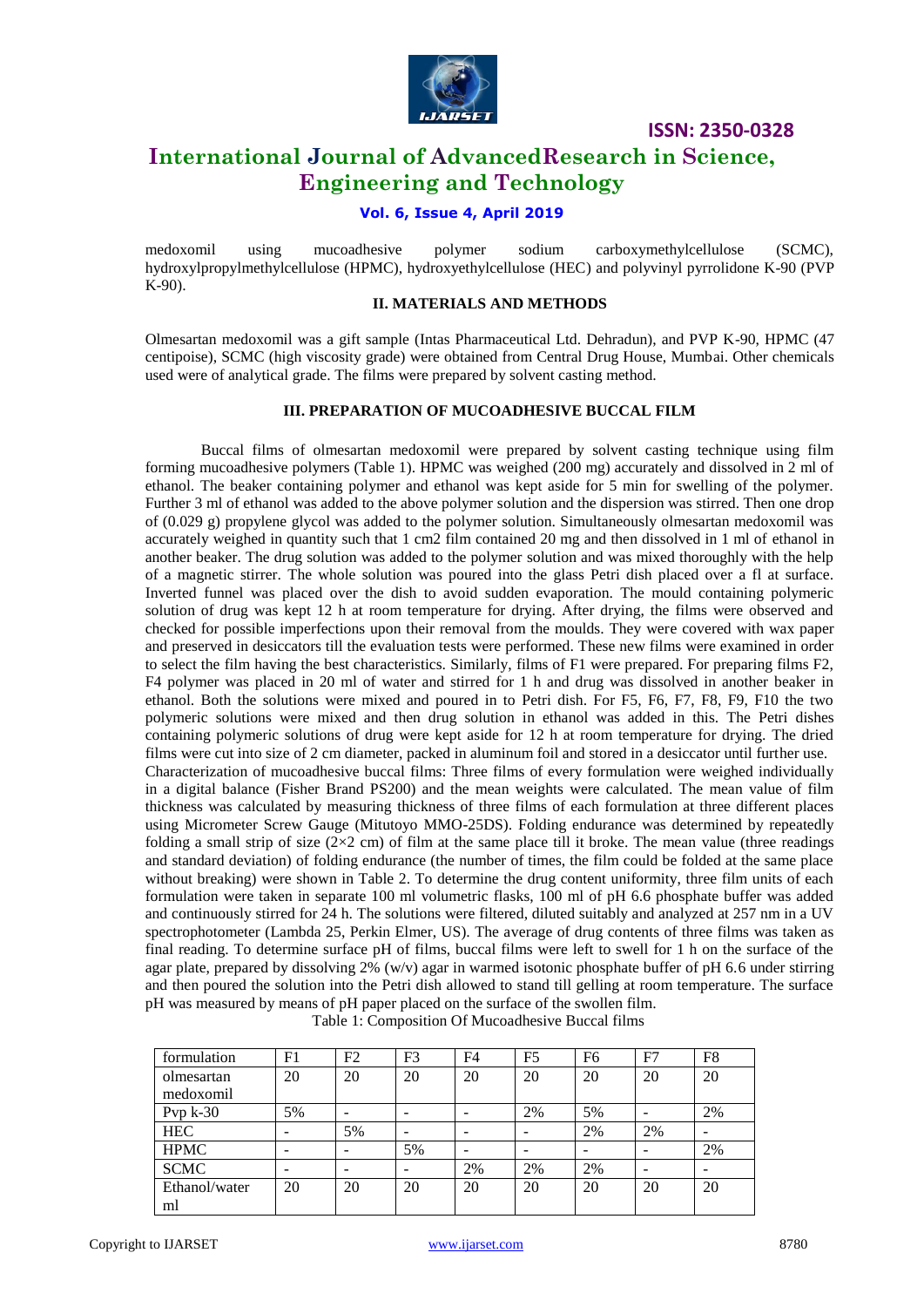

### **International Journal of AdvancedResearch in Science, Engineering and Technology**

**Vol. 6, Issue 4, April 2019**

For studying swelling properties, a drug-loaded film of  $10\times10$  mm2 was weighed on a pre-weighed cover slip. It was kept in a Petri dish and 50 ml of pH 6.6 phosphate buffer was added. After every five min, the cover slip was removed and weighed up to 30 min. The difference in the weights gives the weight increase due to absorption of water and swelling of film. The percent swelling, % S, was calculated using the following equation: percent swelling (%  $S=(Xt-Xo/Xo)\times100$ , where Xtis the weight of the swollen film after time t, Xo is the initial film weight at zero time<sup>7</sup>. The in vitro residence time was determined using IP disintegration apparatus using pH 6.6 phosphate buffer (PB) as the disintegration medium (800 ml, maintained at  $37\pm2^{\circ}$ ). On the surface of a glass slab the segments of rat intestinal mucosa (each of 3 cm length) were glued and then the slab was vertically attached to the apparatus. Three films of each formulation were hydrated (on one surface using pH 6.6 PB) and the hydrated surface was brought into contact with the mucosal membrane. The glass slab was vertically fixed to the apparatus and allowed to move up and down. The film was completely immersed in the buffer solution at the lowest point and was out at the highest point. The time required for complete erosion or detachment of the film from the mucosal surface was recorded  $(n=3)$  as given in Table 2. For the in vitro release study the USP XXIV six station dissolution apparatus type 1 (DA-6DR, Veego Ltd., India) with 900 ml pH 6.6 PB (dissolution medium) was used. One film of each formulation was fi xed to the central shaft using a cyanoacrylate adhesive. During the release study the temperature and rotation speed of the apparatus was maintained at  $37\pm0.50$  and 50 rpm, respectively. The release study was carried out for 2 h. After every hour, samples were withdrawn from each station, filtered, diluted suitably and then analyzed spectrophotometrically at 257 nm. The ex vivo permeation studies of mucoadhesive buccal films of olmesartan medoxomil through an excised layer of porcine buccal mucosa (washed in isotonic phosphate buffer (pH 6.6) after excising and trimming from the sides) were carried out using the modified Franz diffusion cell<sup>7,8</sup>. A 2.0 cm diameter film of each formulation under study was placed in intimate contact with the excised porcine buccal mucosa and the topside was covered with aluminum foil as a backing membrane. The contents of receptor compartment filled with 100 ml of pH 7.4 phosphate buffer (with a Teflon bead placed inside) were stirred with a magnetic stirrer and temperature of  $37^{\circ}$ c $\pm$ 10 was maintained throughout the experiment. The samples were withdrawn at every hour, filtered, diluted suitably and then analyzed using UV spectrophotometer at 257 nm.

#### **IV. RESULTS AND DISCUSSION**

Buccal films of olmesartan medoxomil were prepared by solvent casting technique with the use of mucoadhesive polymers such as PVP K-90, HPMC,HEC and SCMC. The prepared films were evaluated for different physicochemical tests such as weight variation, thickness, content uniformity, swelling index, surface pH, *in vitro* residence time, and *in vitro* drug release studies. All the films showed uniform thickness throughout. The film thickness was observed to be in the range of  $0.21\pm0.001$  to  $0.15\pm0.014$  mm and average thickness found was about 0.173 mm. The weights of different formulation were found to be in the range of 58±1.97 mg to 86±0.77 mg. The acidic or alkaline pH may cause irritation to buccal mucosa and may affect the drug release and degree of hydration of polymers. Therefore the surface pH of buccal film was determined to optimize both drug release and mucoadhesion. The surface pH of all formulations was within ±0.5 units of the neutral pH and hence no mucosal irritation were expected and ultimately achieve patient compliance. Folding endurance was measured manually by folding the film repeatedly at a point till they broke. Films did not show any cracks even after folding for more than 289 times. Hence it was taken as the end point. The folding endurance was found to be in the range of 232±5.0 to 189±12.22. The values were found to be optimum to reveal good film properties. The results of content uniformity indicated that the drug was uniformly dispersed; the content was in range of 17.79 to 21.0  $mg/cm<sup>2</sup>$ . The swelling of the films were observed in pH 6.6 phosphate buffer solution. The comparative swelling in different formulations were in order of F6>F8>F5>F7>F4>F3>F2>F1. Swelling was more pronounced in films F6 which containing HPMC and SCMC due to presence of more hydroxyl group in SCMC molecules. The percentage swelling of F7 and F8 was reduced considerably by the addition of PVP K-90. It was observed that incorporation of drug induced significant reduction of the residence time of various formulations. As also reported by some previous studies, the enhanced erosion rate was observed with the non ionic polymers (HPMC and SCMC). It might be explained by the particle swelling leading to the development of internal swelling force by matrix and this in turn promotes disintegration and leaching of drug leaving behind a highly porous matrix<sup>7,9,10</sup>. The *in vitro*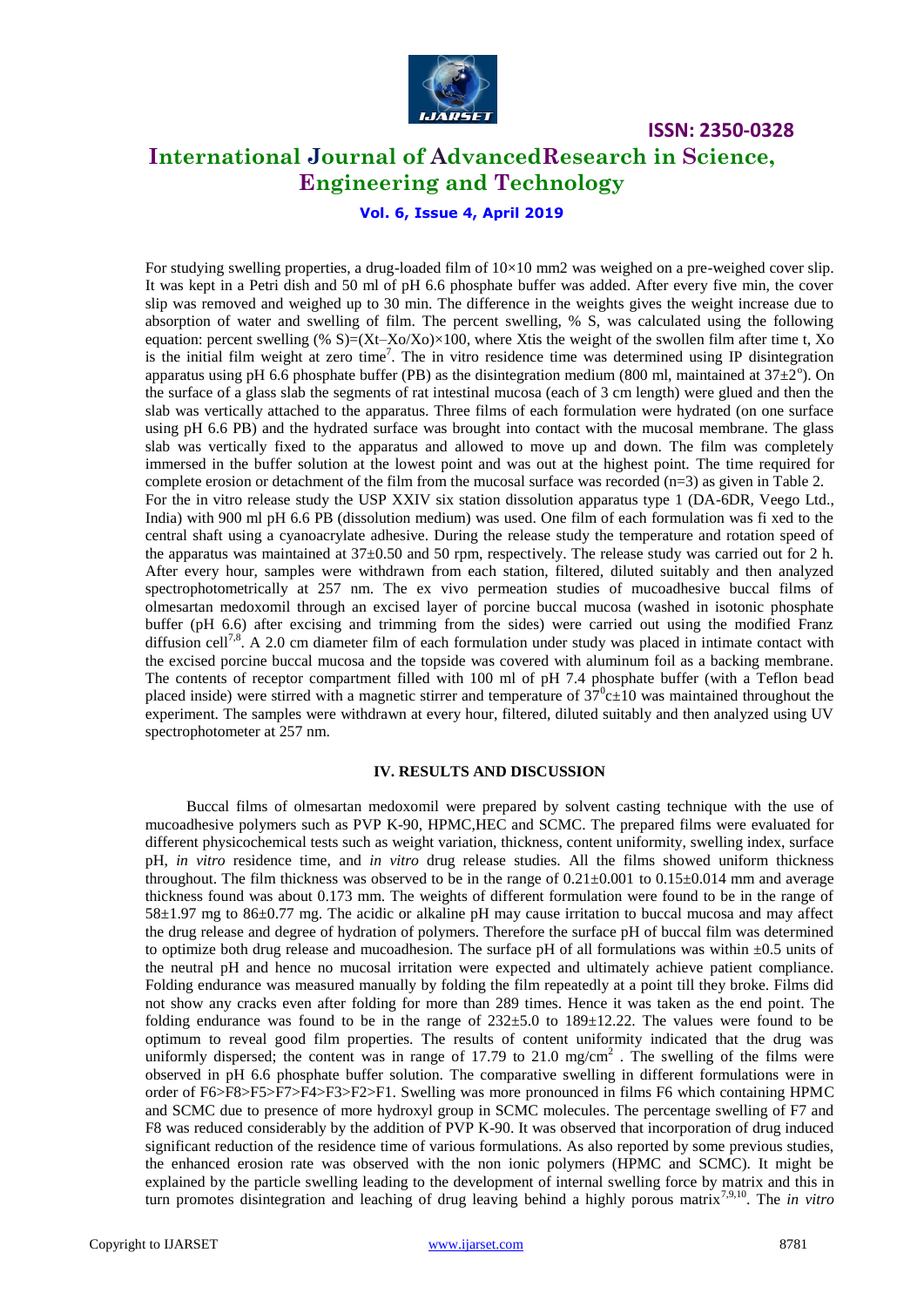

### **International Journal of AdvancedResearch in Science, Engineering and Technology**

### **Vol. 6, Issue 4, April 2019**

residence time of various formulations was in order of F3>F7>F1>F5>F6>F2>F8. The *in vitro* residence time of the films were found to be optimum and therefore films exhibited good swelling and drug release properties. As the drug was uniformly dispersed in the matrix of the polymer, a significantly good amount of drug was loaded in all the formulations. The drug content was found to be in the range of  $21.00\pm0.009$  (F6) to 17.7±0.008 (F2). The order of drug content was found to be F6>F7>F1>F8>F4>F5>F3>F2. *In vitro* release studies of various formulations were performed using pH 6.8 phosphate buffer as dissolution medium. The drug concentration was determined spectrophotometrically at 257 nm. Significant difference was observed in the release pattern of olmesartan medoxomil films containing PVP, HEC, HPMC and SCMC (fig. 1). It was observed that during dissolution, SCMC containing films swelled forming a gel layer on the exposed film surfaces <sup>11, 12</sup>. The loosely bound polymer molecules in these films were readily eroded, allowing the easy release of olmesartan medoxomil as compared to PVP. After two hours the release was found to be in the range of 78.96 to 96.35%. The rank order of drug release after 2 h was found to be 96.35>96.3 0>95.20>95.06>92.17>89.78>87.53>84.76>82.90>78.96 % for formulations F5>F3>F6>F7> F1>F10> F2>F9>F4>F8, respectively. It was also concluded that formulation F5 (containing SCMC and HEC) and F6 (containing SCMC and PVP K-90) showed good swelling, a convenient residence time as well as promising drug release. On the basis of release pattern, swelling and residence time, F5 and F6 formulations were chosen for ex vivo study. In ex vivo study, drug permeation through the porcine buccal mucosa was determined for formulation F5 and F6 (fig. 2). The drug permeation was found to be 82.48 % and 90.86 % in F5 and F6 after 10 h. The drug permeation decreased in ex vivo study in comparison of *in vitro* release. This decrease in drug diffusion observed from ex vivo study compared to *in vitro*, may be due to the lesser permeability of porcine mucosa and also the presence of a backing membrane in the ex vivo study, which make the release unidirectional. The backing membrane restricting the contact of the film with the receptor fluid to one side alone slows down the water uptake, swelling and disruption of the matrix in turn releasing lesser amount of drug in specified time, compared to the one without the backing membrane. The correlation coefficient values were found to be 0.9852 and 0.9667 for F5 and F6, respectively showing good correlation. It may be concluded that the release kinetics followed zero order. The Higuchi Plots of F5 and F6 were found to be almost linear with correlation coefficient values of 0.9310 and 0.9748. This proves that the drug permeation followed the matrix diffusion process. The results of all the physical characterization of all formulations (F1– F8) were found to be satisfactory. The results of the study show that therapeutic levels of olmesartan medoxomil can be delivered buccally. The present study concludes that these erodible mucoadhesive buccal films containing olmesartan medoxomil can be very promising for effective doses to systemic circulation. These may also provide an added advantage of circumventing the hepatic first pass metabolism. Films exhibited controlled release over more than 2 h. It was concluded that the films containing 20 mg of olmesartan medoxomil in Sodium carboxymethylcellulose 2% w/v and hydroxyl ethyl cellulose 2% w/v (formulation F6), showed good swelling, a convenient residence time and promising controlled drug release, thus can be selected for the development of buccal film for effective therapeutic uses. Further, the study may be extended for assessing the *in vivo* release and in vitro-in vivo correlation.

| Formulation<br>code | Swelling<br>index(2h) | Thickness<br>(mm) | Content<br>uniformity | Folding<br>endurance | Surface pH      | Invitro<br>residence |
|---------------------|-----------------------|-------------------|-----------------------|----------------------|-----------------|----------------------|
|                     |                       |                   |                       |                      |                 | time(h)              |
| F1                  | $16.12 \pm 1.14$      | $0.17 \pm 0.03$   | $19.0 \pm 0.01$       | $232.4 \pm 0.01$     | $6.32 \pm 0.01$ | $2.23 \pm 0.22$      |
| F2                  | $20.24 \pm 1.15$      | $0.15 \pm 0.01$   | $17.7 \pm 0.01$       | $220.5+0.02$         | $6.53 \pm 0.01$ | $3.01 \pm 0.11$      |
| F <sub>3</sub>      | $21.34 \pm 1.12$      | $0.15 \pm 0.02$   | $17.8 \pm 0.01$       | $189.8 \pm 0.01$     | $6.72 \pm 0.05$ | $1.87 \pm 0.12$      |
| F <sub>4</sub>      | $25.34 \pm 1.21$      | $0.22+0.01$       | $18.3 \pm 0.01$       | $210.6 \pm 0.02$     | $6.42+0.03$     | $4.2+0.12$           |
| F <sub>5</sub>      | $30.01 \pm 0.22$      | $0.21 \pm 0.02$   | $18.2 \pm 0.01$       | $210.5 \pm 0.01$     | $6.35 \pm 0.02$ | $1.33 \pm 0.11$      |
| F <sub>6</sub>      | $46.11 \pm 0.11$      | $0.18 \pm 0.03$   | $21.0+0.01$           | $230.6 \pm 0.01$     | $6.22+0.01$     | $2.99 \pm 0.08$      |
| F7                  | $32.02 \pm 0.22$      | $0.16 \pm 0.01$   | $19.5 \pm 0.02$       | $232.1 \pm 0.01$     | $6.43 \pm 0.01$ | $2.88 \pm 0.07$      |
| F8                  | $31.81 \pm 0.23$      | $0.17 \pm 0.03$   | $18.8 \pm 0.01$       | $201.2 \pm 0.01$     | $6.65 \pm 0.01$ | $3.87 \pm 0.08$      |

**Table 2**: physical evaluation of mucoadhesive buccal films of olmesartan medoxomil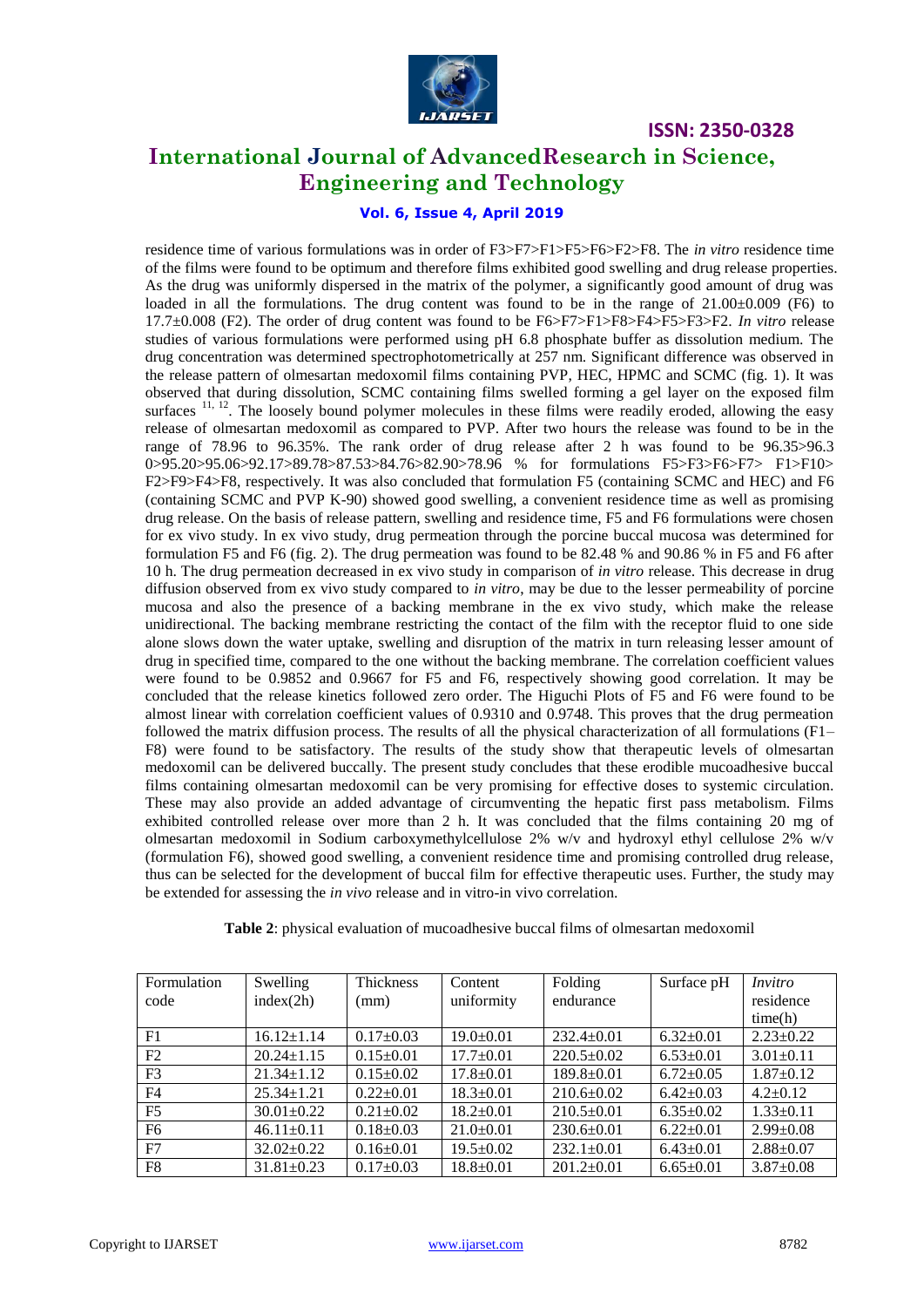

## **International Journal of AdvancedResearch in Science, Engineering and Technology**

**Vol. 6, Issue 4, April 2019**



Fig. 1: Cumulative percent drug release of films in pH 6.6 phosphate buffer



Fig. 2: *Ex vivo* permeation studies of selected mucoadhesive buccal films of olmesartan medoxomil